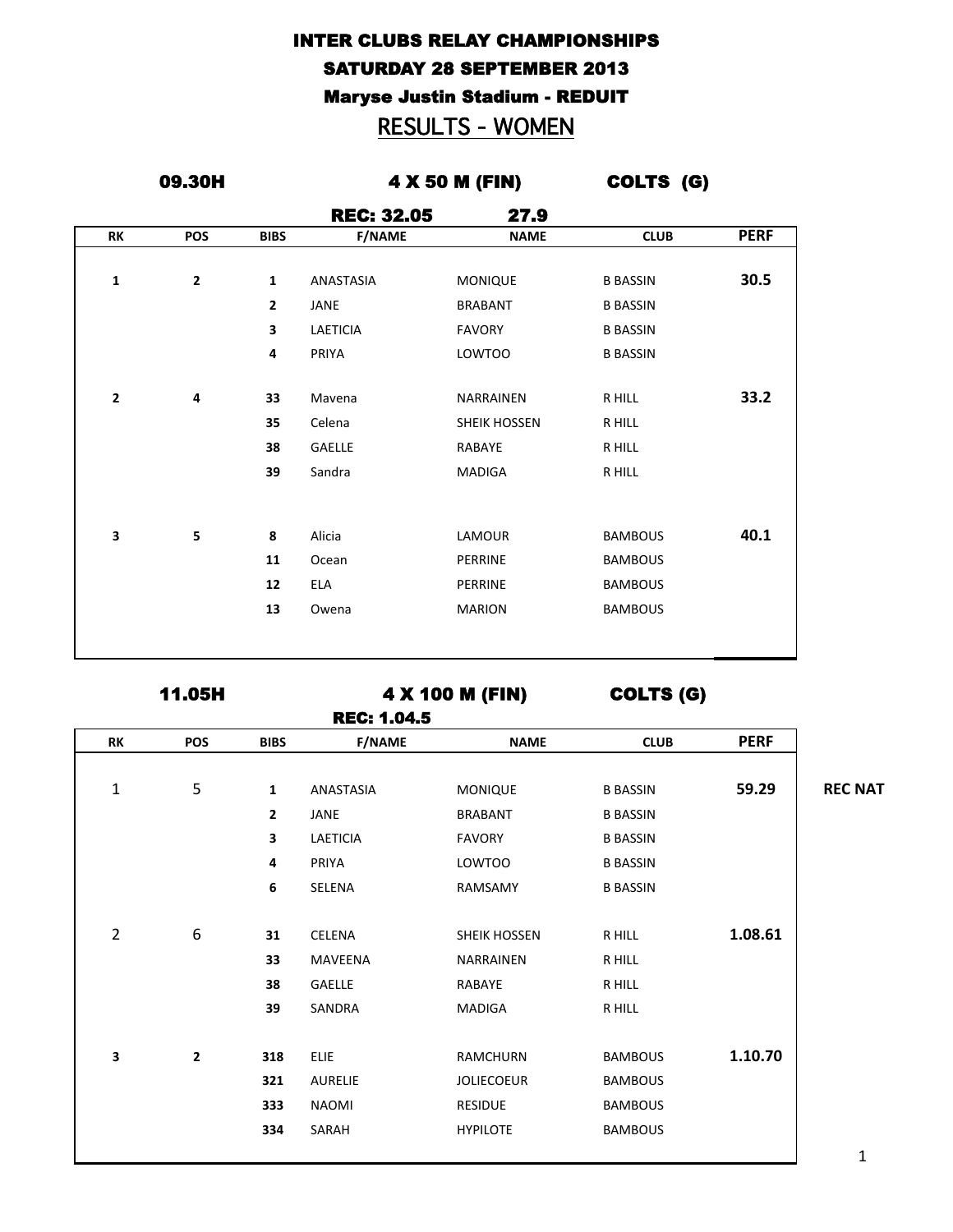BEN (G) 09.50H 4 X 50 M (FIN)

| <b>RK</b>    | <b>POS</b>   | <b>BIBS</b> | <b>F/NAME</b>      | <b>NAME</b>      | <b>CLUB</b>      | <b>PERF</b> |
|--------------|--------------|-------------|--------------------|------------------|------------------|-------------|
| $\mathbf 1$  | $\mathbf{1}$ | 66          | MELINDA            | <b>ANDINE</b>    | R HILL           | 29.49       |
|              |              | 67          | <b>CHRISTINA</b>   | <b>CASIMIR</b>   | R HILL           |             |
|              |              | 68          | DARILENE           | <b>QUIRIN</b>    | R HILL           |             |
|              |              | 71          | <b>HEMA</b>        | <b>MOHUN</b>     | R HILL           |             |
|              |              |             |                    |                  |                  |             |
| $\mathbf{2}$ | 4            | 280         | <b>STACY</b>       | <b>NANON</b>     | <b>MAHEBOURG</b> | 29.53       |
|              |              | 281         | CHLOE              | RABAIL           | <b>MAHEBOURG</b> |             |
|              |              | 286         | VALERY             | <b>FONTAIN</b>   | <b>MAHEBOURG</b> |             |
|              |              | 288         | ANGELICA           | <b>NATCHOO</b>   | <b>MAHEBOURG</b> |             |
|              |              |             |                    |                  |                  |             |
| 3            | 5            | 48          | <b>ANAIS</b>       | <b>COLETTE</b>   | <b>BAMBOUS</b>   | 31.95       |
|              |              | 49          | <b>MICHIANA</b>    | ALBUFERA         | <b>BAMBOUS</b>   |             |
|              |              | 50          | SANDRINE           | LOUISE           | <b>BAMBOUS</b>   |             |
|              |              | 52          | <b>EMILIE</b>      | <b>VILETTE</b>   | <b>BAMBOUS</b>   |             |
|              |              |             |                    |                  |                  |             |
| 4            | $\mathbf{2}$ | 54          | ANGELLE            | VENUS            | CH GREN          | 32.53       |
|              |              | 55          | Marianne           | ORPHELIE         | CH GREN          |             |
|              |              | 56          | <b>ANNE SOPHIE</b> | <b>FURTO</b>     | <b>CH GREN</b>   |             |
|              |              | 57          | ORIANE             | <b>MOOROOGEN</b> | CH GREN          |             |
|              |              |             |                    |                  |                  |             |
| 5            | 3            | 42          | <b>BREENA</b>      | <b>LOWTOO</b>    | <b>B BASSIN</b>  | 32.64       |
|              |              | 45          | CORALIE            | ADELE            | <b>B BASSIN</b>  |             |
|              |              | 46          | ANAIS              | POUPAYA          | <b>B BASSIN</b>  |             |
|              |              | 47          | SHEANA             | RAMSAMY          | <b>B BASSIN</b>  |             |
|              |              |             |                    |                  |                  |             |
| 6            | 6            | 60          | CAMILLE            | CHATON           | <b>CPE HAR</b>   | 32.91       |
|              |              | 61          | DEVORA             | SAMINADAS        | <b>CPE HAR</b>   |             |
|              |              | 62          | LEEANA             | LUTCHMUNSINGH    | <b>CPE HAR</b>   |             |
|              |              | 63          | MELISSA            | ETIENNETTE       | <b>CPE HAR</b>   |             |
|              |              |             |                    |                  |                  |             |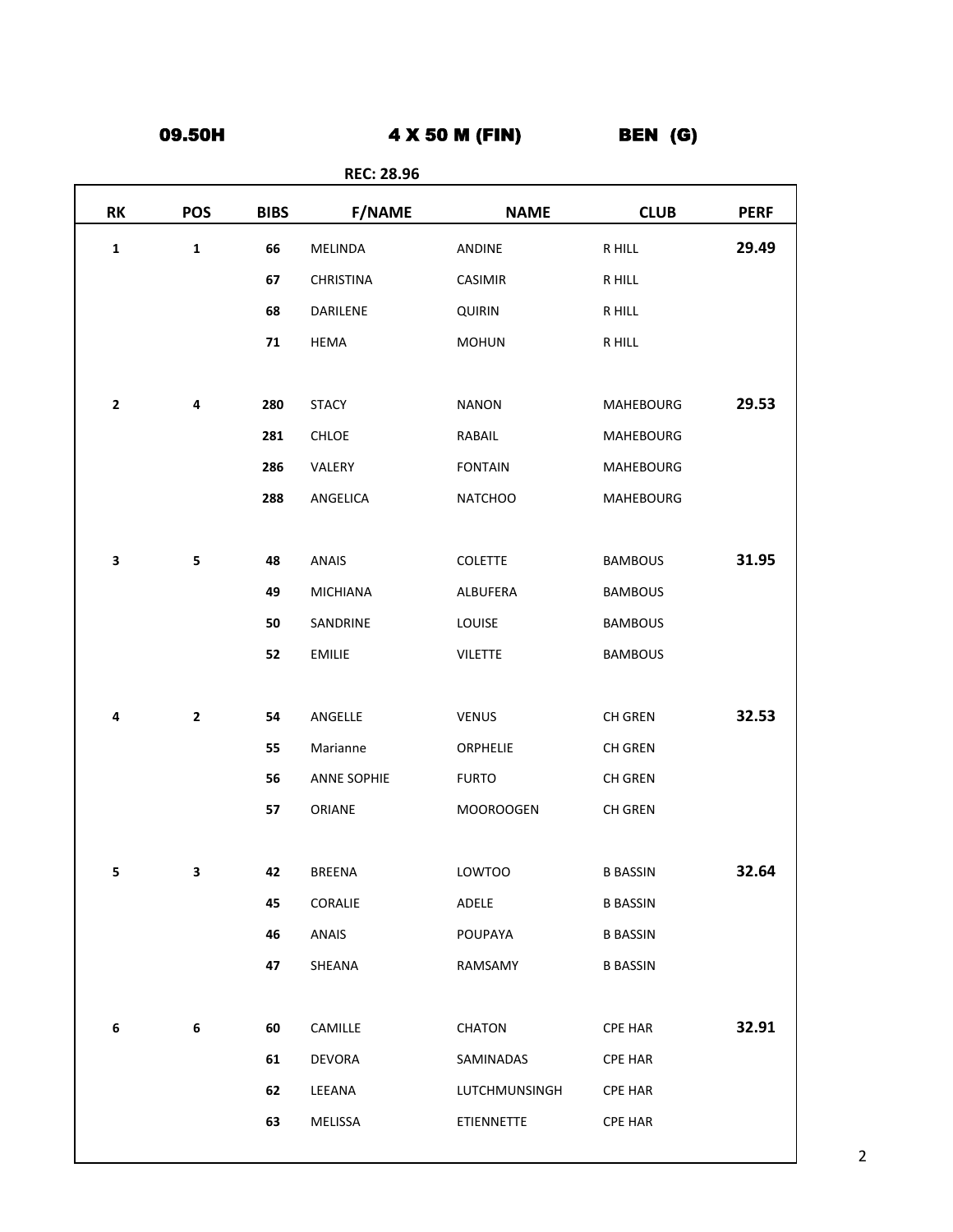14.10H 4 X 100 M (FIN)

BEN (G)

| <b>RK</b>    | <b>POS</b>   | <b>BIBS</b> | <b>F/NAME</b>    | <b>NAME</b>       | <b>CLUB</b>      | <b>PERF</b> |
|--------------|--------------|-------------|------------------|-------------------|------------------|-------------|
| $\mathbf 1$  | $\mathbf{2}$ | 280         | <b>STACY</b>     | <b>NANON</b>      | MAHEBOURG        | 56.45       |
|              |              | 281         | CHLOE            | RABAIL            | <b>MAHEBOURG</b> |             |
|              |              | 290         | <b>ELODIE</b>    | ROMAIN            | MAHEBOURG        |             |
|              |              | 288         | SANGELUQUE       | <b>NATCHOO</b>    | <b>MAHEBOURG</b> |             |
|              |              |             |                  |                   |                  |             |
| $\mathbf{2}$ | 3            | 67          | <b>CHRISTINA</b> | CASIMIR           | R HILL           | 56.88       |
|              |              | 68          | DARILENE         | <b>QUIRIN</b>     | R HILL           |             |
|              |              | 71          | SHARON           | DENIS             | R HILL           |             |
|              |              | 73          | STESSY           | LAVERDURE         | R HILL           |             |
|              |              |             |                  |                   |                  |             |
| 3            | 6            | 54          | ANGELLE          | <b>MOMUS</b>      | CH GREN          | 1.01.34     |
|              |              | 53          | ANNAELLE         | <b>LEON</b>       | CH GREN          |             |
|              |              | 58          | LUCINDA          | VEERAPEN          | CH GREN          |             |
|              |              | 57          | ORIANE           | <b>MOOROOGHEN</b> | CH GREN          |             |
|              |              |             |                  |                   |                  |             |
| 4            | 5            | 60          | CAMILLE          | CHATON            | CPE HAR          | 1.04.33     |
|              |              | 61          | DEVORA           | SAMINADAS         | <b>CPE HAR</b>   |             |
|              |              | 62          | LEEANA           | LUTCHMUNSINGH     | <b>CPE HAR</b>   |             |
|              |              | 63          | MELISSA          | ETIENNETTE        | <b>CPE HAR</b>   |             |
|              |              |             |                  |                   |                  |             |
| 5            | 4            | 42          | BREENA           | LOWTOO            | B BASSIN         | 1.02.01     |
|              |              | 45          | CORALIE          | ADELE             | <b>B BASSIN</b>  |             |
|              |              | 46          | ANAIS            | POUPAYA           | <b>B BASSIN</b>  |             |
|              |              | 47          | SHEANA           | RAMSAMY           | <b>B BASSIN</b>  |             |
|              |              |             |                  |                   |                  |             |
| 6            | $\mathbf 1$  | 50          | EMILIE           | <b>VILETTE</b>    | SOUILLAC         | <b>DISQ</b> |
|              |              | 52          | SANDRINE         | LOUIS             | SOUILLAC         |             |
|              |              | 49          | <b>MICHIANA</b>  | ALBUGERA          | SOUILLAC         |             |
|              |              | 48          | ANAIS            | LOUISE            | SOUILLAC         |             |

### REC: 55.15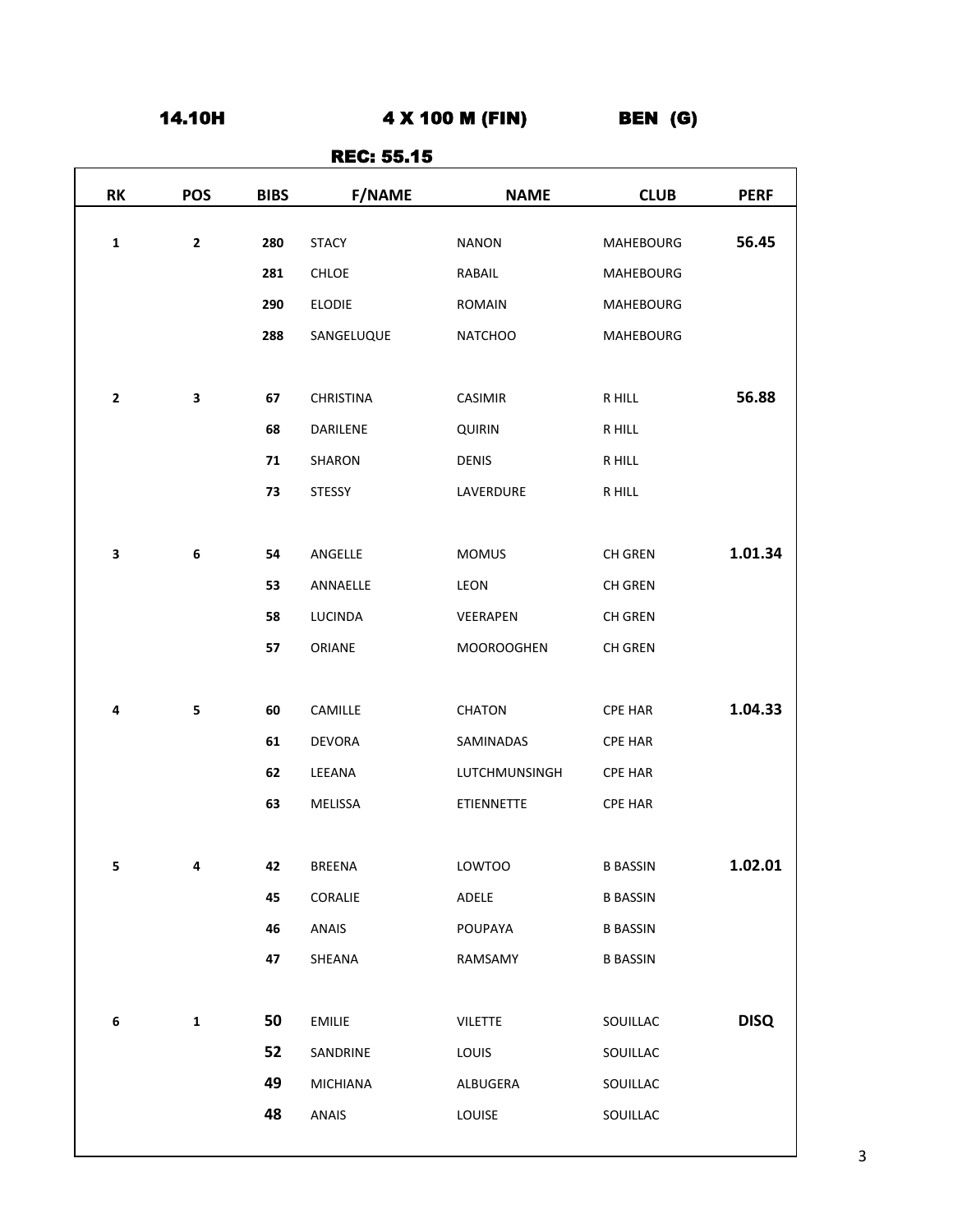|                |             | MIN (G)         | <b>4 X 50 M (1st Round)</b> |                | <b>10.00H</b> |                   |              |
|----------------|-------------|-----------------|-----------------------------|----------------|---------------|-------------------|--------------|
|                |             |                 | <b>HEAT 1</b>               |                |               | <b>REC: 27.10</b> |              |
|                | <b>PERF</b> | <b>CLUB</b>     | <b>NAME</b>                 | <b>F/NAME</b>  | <b>BIBS</b>   | <b>POS</b>        | <b>RK</b>    |
| Q4             | 29.21       | <b>B BASSIN</b> | GAIQUI                      | <b>ALISON</b>  | 88            | 3                 | $\mathbf{1}$ |
|                |             | <b>B BASSIN</b> | <b>BONTEMPS</b>             | <b>ELODIE</b>  | 89            |                   |              |
|                |             | <b>B BASSIN</b> | CONSTANT                    | <b>MELISSA</b> | 91            |                   |              |
|                |             | <b>B BASSIN</b> | <b>GAIQUI</b>               | SORENZA        | 92            |                   |              |
| Q <sub>6</sub> | 30.04       | LA CAV          | COTTE                       | <b>CHLOE</b>   | 126           | 5                 | $\mathbf 2$  |
|                |             | LA CAV          | <b>BOOTH</b>                | <b>BETINA</b>  | 128           |                   |              |
|                |             | LA CAV          | <b>KAUSSIM</b>              | <b>JESSICA</b> | 129           |                   |              |
|                |             | LA CAV          | <b>MONIEN</b>               | GAELLE         | 131           |                   |              |
| Q1             | 31.50       | <b>B ROUGE</b>  | <b>ALIPHON</b>              | <b>KESSY</b>   | 93            | $\mathbf{2}$      | 3            |
|                |             | <b>B ROUGE</b>  | CHINTAMONE                  | <b>KAREN</b>   | 94            |                   |              |
|                |             | <b>B ROUGE</b>  | LARCHE                      | LORNA          | 96            |                   |              |
|                |             | <b>B ROUGE</b>  | MAMOUROU                    | SEVERINE       | 97            |                   |              |
| <b>DISQ</b>    | 31.07       | A REDUIT        | NILKUNTEE                   | ANNAYSE        | 74            | $\mathbf{1}$      | 4            |
|                |             | A REDUIT        | <b>MURDAY</b>               | <b>JOSHINA</b> | 75            |                   |              |
|                |             | A REDUIT        | <b>VALIN</b>                | MARILOU        | 76            |                   |              |
|                |             | A REDUIT        | <b>LISETTE</b>              | ORNELLA        | 77            |                   |              |

10.05H

4 X 50 M (1st Round)

MIN (G)

REC: 27.10

|  | <u>.</u>      |  |  |  |
|--|---------------|--|--|--|
|  | <b>HEAT 2</b> |  |  |  |

|    |       | <b>CLUB</b>    | <b>NAME</b>     | <b>F/NAME</b>   | <b>BIBS</b> | <b>POS</b>   | RK           |
|----|-------|----------------|-----------------|-----------------|-------------|--------------|--------------|
| Q3 | 27.72 | R HILL         | <b>DUCRAY</b>   | <b>ANAIS</b>    | 141         | 4            | $\mathbf{1}$ |
|    |       | R HILL         | <b>RAVINA</b>   | <b>MARINA</b>   | 142         |              |              |
|    |       | R HILL         | <b>INGIL</b>    | <b>EMILIA</b>   | 148         |              |              |
|    |       | R HILL         | <b>MOUTIA</b>   | SEVERINE        | 155         |              |              |
| Q5 | 30.12 | CH GREN        | CESAR           | <b>EMILIE</b>   | 110         | 1            | $\mathbf{2}$ |
|    |       | CH GREN        | LAPOULE         | LAETICIA        | 111         |              |              |
|    |       | CH GREN        | <b>BHOLAH</b>   | LETITHIA        | 113         |              |              |
|    |       | CH GREN        | <b>JEANETTE</b> | ROXANNE         | 115         |              |              |
| Q2 | 30.15 | <b>CPE HAR</b> | MURDAMOOTOO     | ALLISON         | 116         | $\mathbf{2}$ | $\mathbf 1$  |
|    |       | <b>CPE HAR</b> | <b>TOWNSEND</b> | <b>WENDY</b>    | 117         |              |              |
|    |       | <b>CPE HAR</b> | SAMINADAS       | NATHALIA        | 118         |              |              |
|    |       | <b>CPE HAR</b> | <b>GUNGADOO</b> | <b>ISABELLE</b> | 119         |              |              |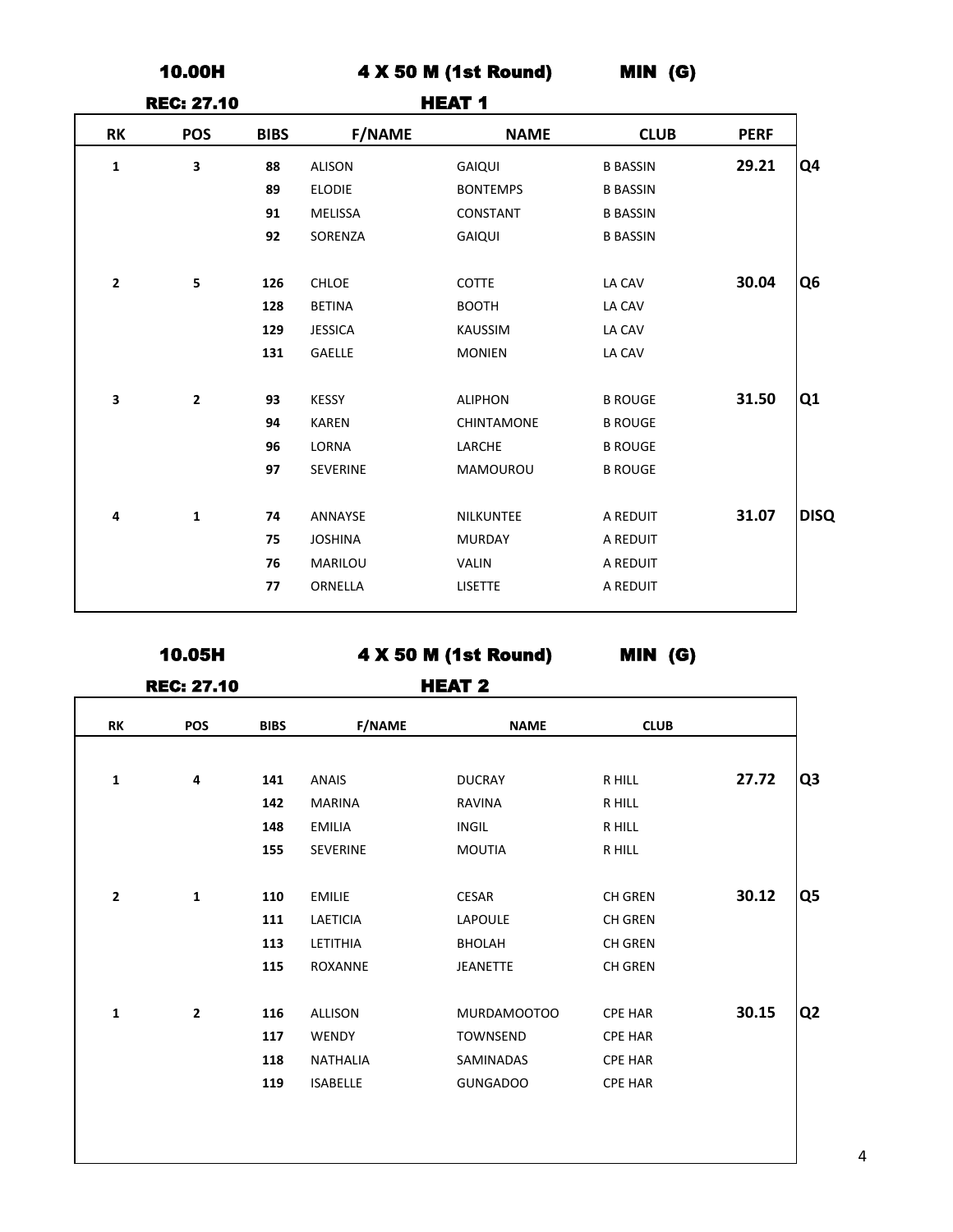|              | 10.05H            |             |                 | 4 X 50 M          | MIN (G)         |       |
|--------------|-------------------|-------------|-----------------|-------------------|-----------------|-------|
|              | <b>REC: 27.10</b> |             |                 | <b>FINAL</b>      |                 |       |
| <b>RK</b>    | <b>PPOS</b>       | <b>BIBS</b> | <b>F/NAME</b>   | <b>NAME</b>       | <b>CLUB</b>     |       |
| $\mathbf{1}$ | 3                 | 141         | ANAIS           | <b>DUCRAY</b>     | R HILL          | 28.68 |
|              |                   | 142         | <b>MARINA</b>   | <b>RAVINA</b>     | R HILL          |       |
|              |                   | 148         | <b>EMILIA</b>   | <b>INGIL</b>      | R HILL          |       |
|              |                   | 155         | <b>SEVERINE</b> | <b>MOUTIA</b>     | R HILL          |       |
| $\mathbf 2$  | 4                 | 88          | <b>ALISON</b>   | GAIQUI            | <b>B BASSIN</b> | 29.18 |
|              |                   | 89          | <b>ELODIE</b>   | <b>BONTEMPS</b>   | <b>B BASSIN</b> |       |
|              |                   | 91          | MELISSA         | CONSTANT          | <b>B BASSIN</b> |       |
|              |                   | 92          | SORENZA         | GAIQUI            | <b>B BASSIN</b> |       |
| 3            | 6                 | 126         | CHLOE           | COTTE             | LA CAV          | 29.95 |
|              |                   | 128         | <b>BETINA</b>   | <b>BOOTH</b>      | LA CAV          |       |
|              |                   | 129         | <b>JESSICA</b>  | <b>KAUSSIM</b>    | LA CAV          |       |
|              |                   | 131         | <b>GAELLE</b>   | <b>MONIEN</b>     | LA CAV          |       |
| 4            | 5                 | 110         | <b>EMILIE</b>   | <b>CESAR</b>      | CH GREN         | 30.29 |
|              |                   | 111         | LAETICIA        | <b>LAPOULE</b>    | <b>CH GREN</b>  |       |
|              |                   | 113         | LETITHIA        | <b>BHOLAH</b>     | <b>CH GREN</b>  |       |
|              |                   | 115         | <b>ROXANNE</b>  | <b>JEANETTE</b>   | <b>CH GREN</b>  |       |
| 5            | $\mathbf 1$       | 93          | <b>KESSY</b>    | <b>ALIPHON</b>    | <b>B ROUGE</b>  | 32.07 |
|              |                   | 94          | <b>KAREN</b>    | <b>CHINTAMONE</b> | <b>B ROUGE</b>  |       |
|              |                   | 96          | LORNA           | LARCHE            | <b>B ROUGE</b>  |       |
|              |                   | 97          | <b>SEVERINE</b> | MAMOUROU          | <b>B ROUGE</b>  |       |
| 6            | $\mathbf{2}$      | 116         | <b>ALLISON</b>  | MURDAMOOTOO       | <b>CPE HAR</b>  | 33.17 |
|              |                   | 117         | <b>WENDY</b>    | <b>TOWNSEND</b>   | <b>CPE HAR</b>  |       |
|              |                   | 118         | <b>NATHALIA</b> | SAMINADAS         | <b>CPE HAR</b>  |       |
|              |                   | 119         | AURELIE         | <b>ESSOO</b>      | <b>CPE HAR</b>  |       |

12.20H

4 X 100 M (1st Round)

MIN (G)

REC: 52.91

HEAT <sup>4</sup>

|                | <b>KEG: 32.91</b> |             |                | ПEAІ 1            |                 |             |    |
|----------------|-------------------|-------------|----------------|-------------------|-----------------|-------------|----|
| <b>RK</b>      | <b>POS</b>        | <b>BIBS</b> | <b>F/NAME</b>  | <b>NAME</b>       | <b>CLUB</b>     | <b>PERF</b> |    |
| 1              | 3                 | 88          | <b>ALISON</b>  | GAIQUI            | <b>B BASSIN</b> | 57.72       | Q4 |
|                |                   | 89          | <b>ELODIE</b>  | <b>BONTEMPS</b>   | <b>B BASSIN</b> |             |    |
|                |                   | 91          | MELISSA        | CONSTANT          | <b>B BASSIN</b> |             |    |
|                |                   | 92          | SORENZA        | GAIQUI            | <b>B BASSIN</b> |             |    |
| $\overline{2}$ | 4                 | 79          | <b>KRISTEN</b> | <b>BOTHA</b>      | <b>ADONAI</b>   | 1.02.26     | Q1 |
|                |                   | 80          | JULIANA        | <b>FITZROY</b>    | <b>ADONAI</b>   |             |    |
|                |                   | 85          | ZOE            | <b>FABIEN</b>     | <b>ADONAI</b>   |             |    |
|                |                   | 87          | <b>ELISA</b>   | MEYEPA            | <b>ADONAI</b>   |             |    |
| 3              | $\mathbf{1}$      | 93          | <b>KESSY</b>   | <b>ALIPHON</b>    | <b>B ROUGE</b>  | 1.03.44     | Q4 |
|                |                   | 95          | KAREN          | <b>CHINTAMONE</b> | <b>B ROUGE</b>  |             |    |
|                |                   | 96          | LORNA          | LARCHE            | <b>B ROUGE</b>  |             |    |
|                |                   |             |                |                   |                 |             |    |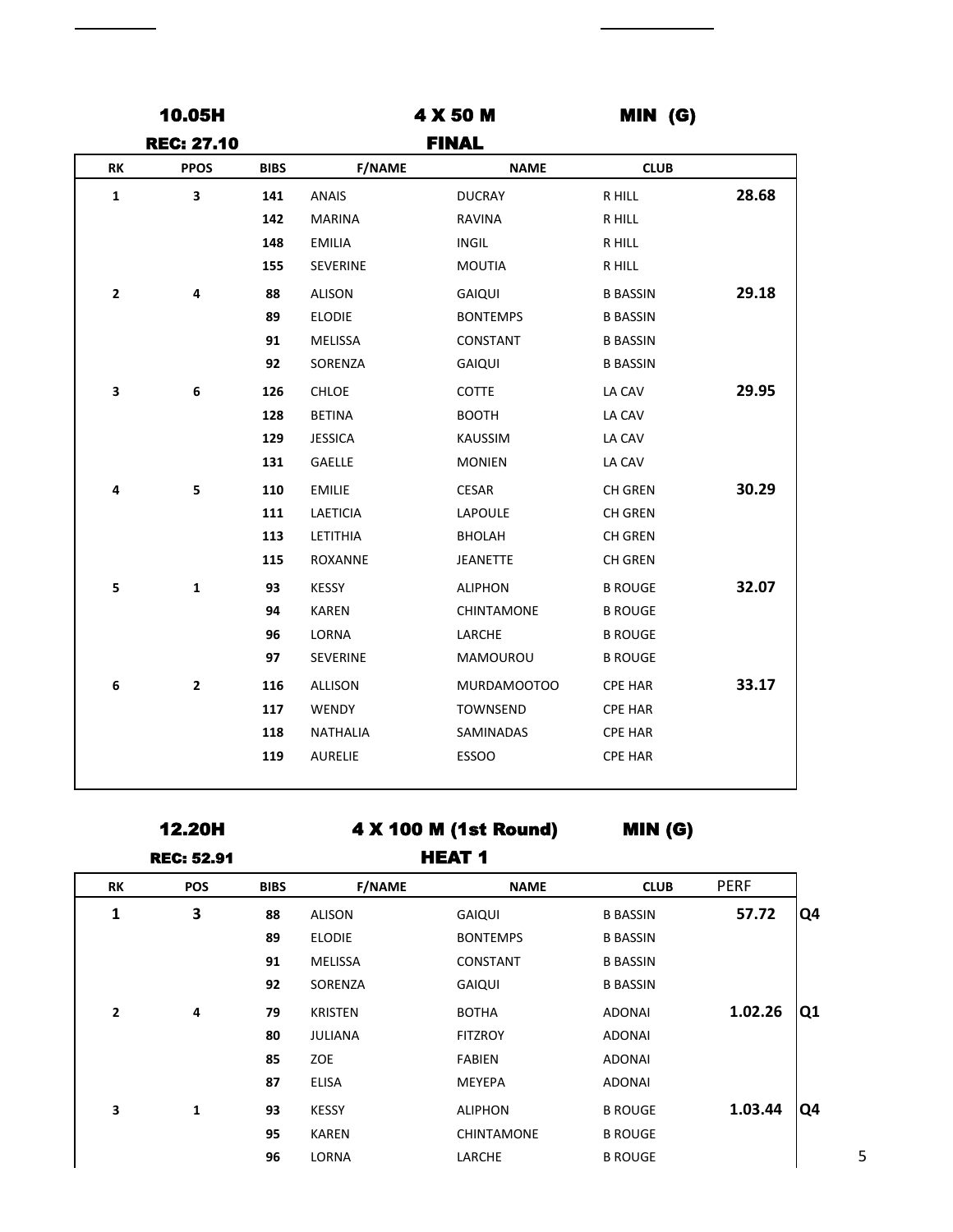|   |   | 98 | <b>SEVERINE</b> | MAMOUROU       | <b>B ROUGE</b> |         |      |
|---|---|----|-----------------|----------------|----------------|---------|------|
| 4 | 4 | 74 | ANNAYSE         | NILKUNTEE      | A REDUIT       | 1.02.93 | DISQ |
|   |   | 75 | <b>JOSHINA</b>  | <b>MURDAY</b>  | A REDUIT       |         |      |
|   |   | 76 | MARILOU         | <b>VALIN</b>   | A REDUIT       |         |      |
|   |   | 77 | ORNELLA         | <b>LISETTE</b> | A REDUIT       |         |      |
|   |   |    |                 |                |                |         |      |

12.25H

## 4 X 100 M (1st Round)

REC: 52.91

# HEAT 2

MIN (G)

| <b>RK</b>    | <b>POS</b>     | <b>BIBS</b> | <b>F/NAME</b>   | <b>NAME</b>     | <b>CLUB</b>    |       |                |
|--------------|----------------|-------------|-----------------|-----------------|----------------|-------|----------------|
|              |                |             |                 |                 |                |       |                |
| 1            | 5              | 141         | <b>ANAIS</b>    | <b>DUCRAY</b>   | R HILL         | 54.72 | Q <sub>3</sub> |
|              |                | 148         | <b>EMILIA</b>   | <b>INGIL</b>    | R HILL         |       |                |
|              |                | 152         | NILERVI         | ARNASALON       | R HILL         |       |                |
|              |                | 155         | SEVERINE        | <b>MOUTIA</b>   | R HILL         |       |                |
| $\mathbf{2}$ | $\mathbf{1}$   | 110         | <b>EMILIE</b>   | <b>CESAR</b>    | <b>CH GREN</b> | 58.45 | Q5             |
|              |                | 112         | <b>LAETICIA</b> | <b>LAPOULE</b>  | <b>CH GREN</b> |       |                |
|              |                | 114         | <b>EMILIE</b>   | <b>FURTO</b>    | <b>CH GREN</b> |       |                |
|              |                | 115         | <b>ROXANNE</b>  | <b>JEANETTE</b> | CH GREN        |       |                |
| 3            | 4              | 116         | <b>ALLISON</b>  | MURDAMOOTOO     | <b>CPE HAR</b> | 59.72 | Q <sub>2</sub> |
|              |                | 117         | WENDY           | <b>TOWNSEND</b> | <b>CPE HAR</b> |       |                |
|              |                | 118         | <b>NATHALIA</b> | SAMINADAS       | <b>CPE HAR</b> |       |                |
|              |                | 119         | <b>ISABELLE</b> | <b>GUNGADOO</b> | <b>CPE HAR</b> |       |                |
| 4            | $\overline{2}$ | 126         | <b>CHLOE</b>    | <b>COTTE</b>    | LA CAVERNE     | 59.72 | Q <sub>6</sub> |
|              |                | 127         | <b>JESSICA</b>  | KAUSIM          | LA CAVERNE     |       |                |
|              |                | 131         | GAEL            | <b>MONIEN</b>   | LA CAVERNE     |       |                |
|              |                | 128         | <b>BETHINS</b>  | <b>BOTTE</b>    | LA CAVERNE     |       |                |
|              |                |             |                 |                 |                |       |                |

REC: 52.91

13.40H 4X100 M FINAL

MIN (G)

| RK             | <b>POS</b> | <b>BIBS</b> | <b>F/NAME</b>   | <b>NAME</b>     | <b>CLUB</b>     |       |
|----------------|------------|-------------|-----------------|-----------------|-----------------|-------|
|                |            |             |                 |                 |                 |       |
| 1              | 3          | 141         | <b>ANAIS</b>    | <b>DUCRAY</b>   | R HILL          | 55.08 |
|                |            | 148         | <b>EMILIA</b>   | <b>INGIL</b>    | R HILL          |       |
|                |            | 152         | <b>NILERVI</b>  | ARNASALON       | R HILL          |       |
|                |            | 155         | <b>SEVERINE</b> | <b>MOUTIA</b>   | R HILL          |       |
|                |            |             |                 |                 |                 |       |
| $\overline{2}$ | 4          | 88          | <b>ALISON</b>   | <b>GAIQUI</b>   | <b>B BASSIN</b> | 57.66 |
|                |            | 89          | <b>ELODIE</b>   | <b>BONTEMPS</b> | <b>B BASSIN</b> |       |
|                |            | 91          | <b>MELISSA</b>  | <b>CONSTANT</b> | <b>B BASSIN</b> |       |
|                |            | 92          | SORENZA         | GAIQUI          | <b>B BASSIN</b> |       |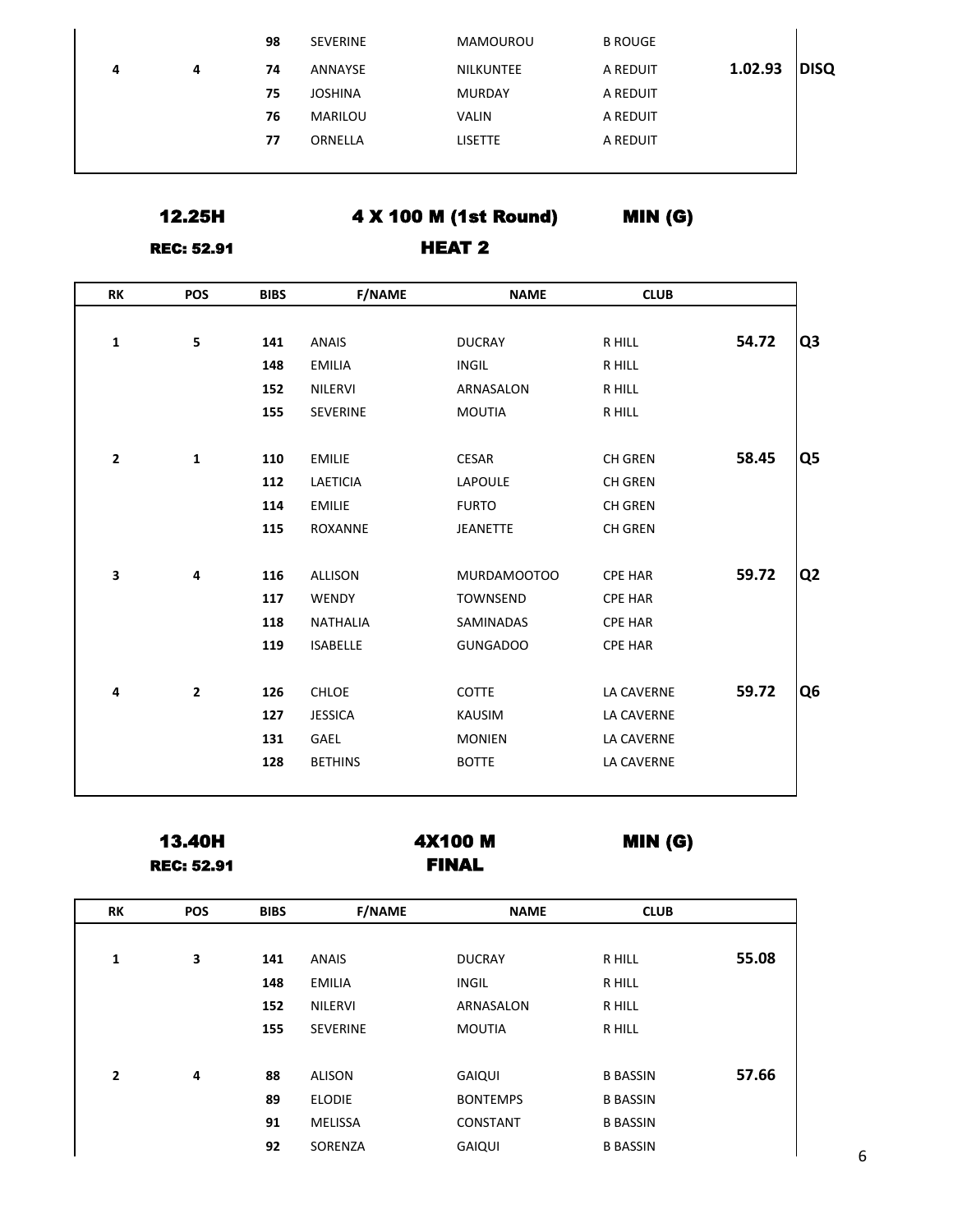| 3 | 5              | 110 | <b>EMILIE</b>   | CESAR           | <b>CH GREN</b>    | 58.85   |
|---|----------------|-----|-----------------|-----------------|-------------------|---------|
|   |                | 112 | <b>LAETICIA</b> | LAPOULE         | CH GREN           |         |
|   |                | 114 | <b>EMILIE</b>   | <b>FURTO</b>    | CH GREN           |         |
|   |                | 115 | <b>ROXANNE</b>  | <b>JEANETTE</b> | <b>CH GREN</b>    |         |
|   |                |     |                 |                 |                   |         |
| 4 | 6              | 126 | <b>CHLOE</b>    | COTTE           | <b>LA CAVERNE</b> | 59.86   |
|   |                | 127 | <b>JESSICA</b>  | <b>KAUSIM</b>   | <b>LA CAVERNE</b> |         |
|   |                | 131 | GAEL            | <b>MONIEN</b>   | <b>LA CAVERNE</b> |         |
|   |                | 128 | <b>BETHINS</b>  | <b>BOTTE</b>    | <b>LA CAVERNE</b> |         |
|   |                |     |                 |                 |                   |         |
| 5 | $\overline{2}$ | 116 | ALLISON         | MURDAMOOTOO     | <b>CPE HAR</b>    | 59.92   |
|   |                | 117 | <b>WENDY</b>    | <b>TOWNSEND</b> | <b>CPE HAR</b>    |         |
|   |                | 118 | <b>NATHALIA</b> | SAMINADAS       | <b>CPE HAR</b>    |         |
|   |                | 119 | <b>ISABELLE</b> | <b>GUNGADOO</b> | <b>CPE HAR</b>    |         |
|   |                |     |                 |                 |                   |         |
| 6 | $\mathbf 1$    | 79  | <b>KRISTEN</b>  | <b>BOTHA</b>    | <b>ADONAI</b>     | 1.02.62 |
|   |                | 80  | <b>JULIANA</b>  | <b>FITZROY</b>  | <b>ADONAI</b>     |         |
|   |                | 85  | ZOE             | <b>FABIEN</b>   | <b>ADONAI</b>     |         |
|   |                | 87  | <b>ELISA</b>    | <b>MEYEPA</b>   | <b>ADONAI</b>     |         |
|   |                |     |                 |                 |                   |         |

11.20H

CAD (G) 4 X 100 M (FIN)

|    | <b>REC: 48.51</b> |             |                |                   |                |             |
|----|-------------------|-------------|----------------|-------------------|----------------|-------------|
| RK | <b>POS</b>        | <b>BIBS</b> | <b>F/NAME</b>  | <b>NAME</b>       | <b>CLUB</b>    | <b>PERF</b> |
|    |                   |             |                |                   |                |             |
| 1  | 3                 | 159         | <b>CYNTHIA</b> | <b>TRANQUILLE</b> | A REDUIT       | 56.61       |
|    |                   | 161         | <b>MELANIE</b> | <b>NOEL</b>       | A REDUIT       |             |
|    |                   | 162         | SANDRINE       | L'AIGUILLE        | A REDUIT       |             |
|    |                   | 164         | <b>TANIA</b>   | <b>VEEREN</b>     | A REDUIT       |             |
|    |                   |             |                |                   |                |             |
| 3  | $\overline{2}$    | 318         | <b>MYRIEL</b>  | <b>SHIBCHURN</b>  | <b>CPE HAR</b> | 58.73       |
|    |                   | 302         | ANNAELLE       | <b>SANSTOUPET</b> | <b>CPE HAR</b> |             |
|    |                   | 305         | <b>DANIKA</b>  | <b>ATCHIA</b>     | <b>CPE HAR</b> |             |
|    |                   | 311         | <b>MELISSA</b> | <b>JEAN-MARIE</b> | <b>CPE HAR</b> |             |
|    |                   |             |                |                   |                |             |

CAD (G) MEDLEY RELAY (FIN) 12.10H

REC: 2.19.17

| RK | <b>POS</b> | <b>BIBS</b> | <b>F/NAME</b>  | <b>NAME</b>       | <b>CLUB</b> | <b>PERF</b> |
|----|------------|-------------|----------------|-------------------|-------------|-------------|
| 1  | 4          | 159         | <b>CYNTHIA</b> | <b>TRANQUILLE</b> | A REDUIT    | 2.46.37     |
|    |            | 161         | MELANIE        | <b>NOEL</b>       | A REDUIT    |             |